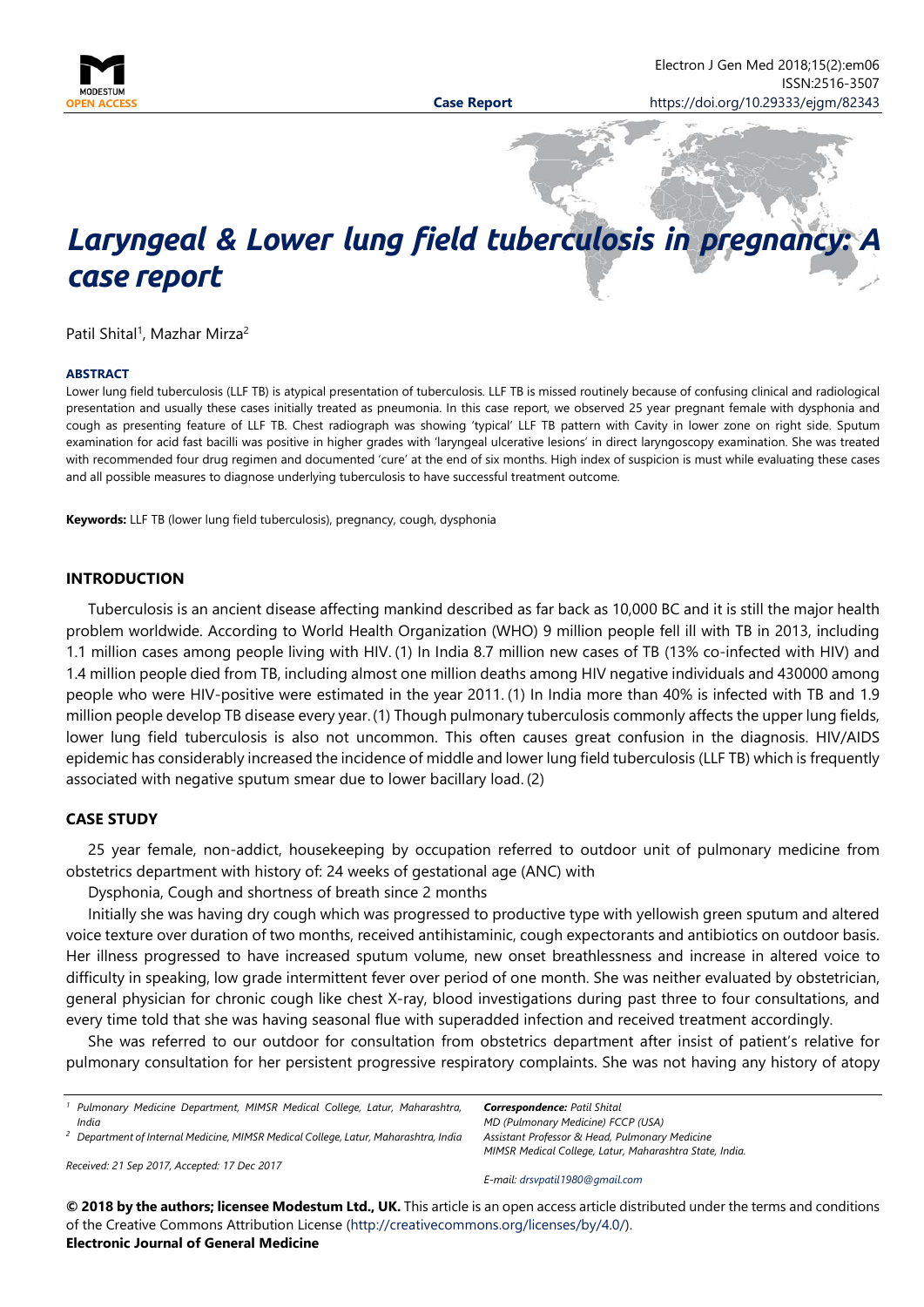

**Figure 1:** *Chest X-ray PA view with abdominal guard to avoid fetal radiation exposure shown cavity in right mid zone*

or seasonal allergies in past. Her respiratory symptoms started at 18 weeks of gestational age and progressed over 8 weeks to have advanced respiratory disease, received empirical antibiotics in view of 'gestational bronchitis.'

**Her clinical examination revealed**

Heart rate-104 per minute

Respiratory rate-20 per minute

Pallor

No cyanosis, clubbing or peripheral lymphadenopathy

Respiratory system examination documented breath sounds normal with adventitious sounds like crepitation and wheezing was present on right side infrascapular, inter-scapular and lower axillary area.

## **We performed routine hematology evaluation and chest X-ray PA with abdominal guard, and observed**  Hemoglobin 7.6 gm%

Peripheral smear shows microcytic hypochromic anemia pattern

White blood cells and platelets were normal

CRP (C-reactive protein) – 54 IU/Ltr

BSL (random blood sugar level) – 96 mg%

ESR- 74mm at the end of one hour

# Liver functions, **kidney functions were normal**

**Figure 1** shows chest X-ray PA with abdominal guard. Characterization of lung cavity in this X-ray is – 'irregular moderately thick walled 4 cm x 4 cm cavity in right mid zone in para hilar area with minimal fluid level. Also note pericavitary consolidation with nodular opacities, which is hallmark of active pulmonary tuberculosis.

We also performed her throat examination and advised ENT surgeon for laryngoscopy examination which revealed 'ulcerative lesion at true vocal cords with yellowish, pale mucosa overlying it.'

As our case is pregnant female with second trimester of gestation, we deferred to perform CT thorax. Although CT thorax will help to localize exact segment involvement of lower lobes, it will have deleterious effects of radiation exposure to growing fetus. If patient doesn't respond to medical treatment or medical condition deteriorates, we have planned for CT thorax.

After laryngoscopy examination, we advised patient for 'strict cough hygiene' as case of laryngeal involvement and highly infectious nature of disease after involvement of larynx. Hospital's infectious disease control department guidelines for 'cough etiquettes and sputum collection of infective or suspected sputum positive cases' evaluation protocol for sputum collection followed and sputum for AFB (acid fast bacilli) evaluation was done. Sputum sample examination was done on three samples as spot, early morning and early morning sample. Our accredited and designated microscopy center for tuberculosis diagnosis at microbiology department conducted sputum examination and documented  $3+ (+++)$  grading of AFB on smear examination.

We offered her 'standard four drug ATT (Anti-tuberculosis treatment) regimen' containing four drugs Isoniazid, Rifampicin, Pyrazinamide and Ethambutol given daily for two months as 'intensive phase'. We advised for sputum examination & chest X-ray at completion of intensive phase and documented 'sputum smear conversion' with no acid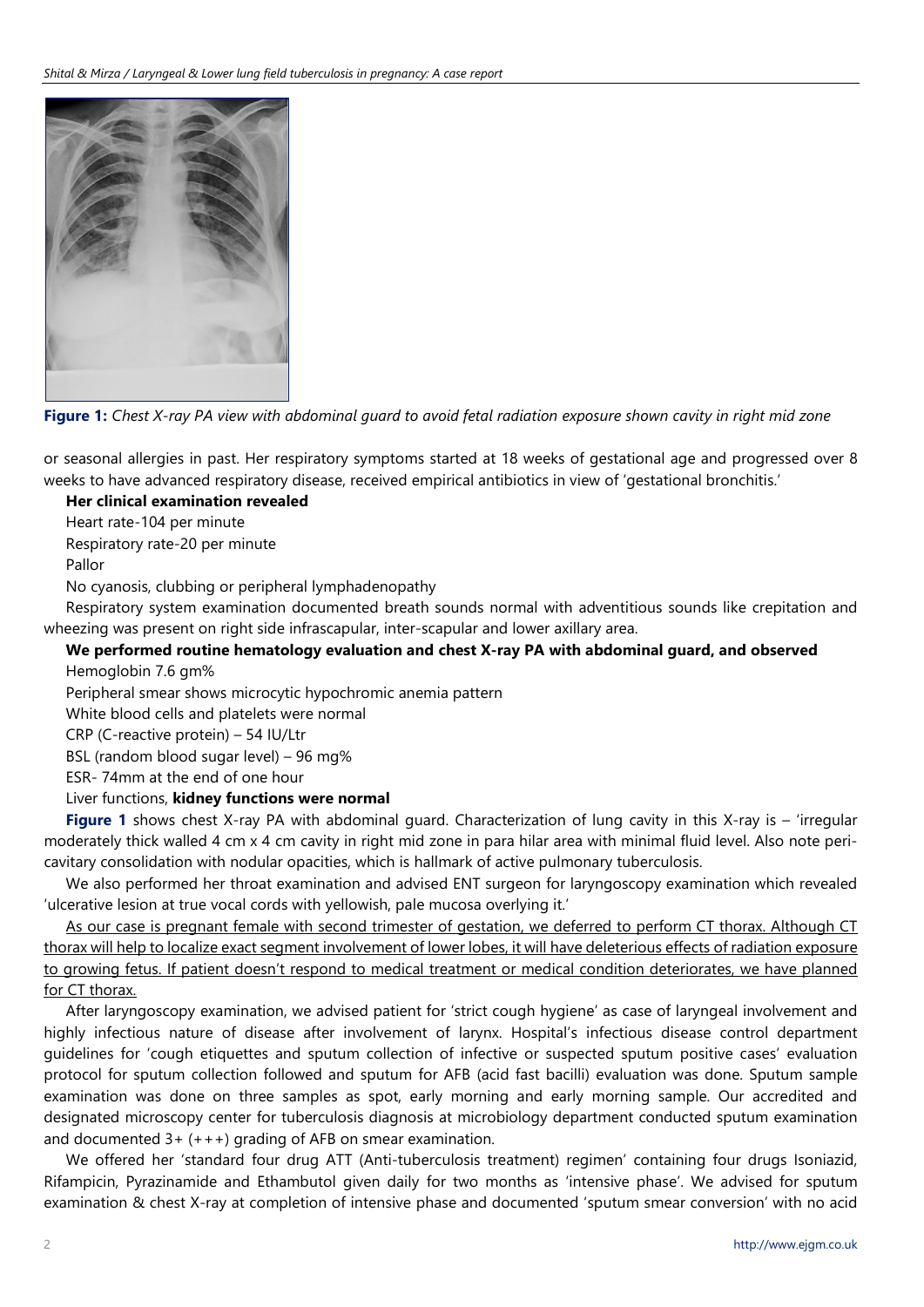

**Figure 2:** *Chest X-ray PA view*

fast bacilli in smear examination and chest radiograph showing decrease in 'size of cavity' with decrease in peri-cavitary consolidation. We also documented satisfactory clinical response in form of increase in weight, no shortness of breath and minimal cough without sputum production and normal liver functions on biochemistry analysis. We also offered pyridoxine and thiamine supplementation in addition to ATT to avoid Isoniazid toxicity.

After completion of intensive phase, patient received three drug regimen containing isoniazid, rifampicin & ethambutol daily as 'continuation phase' given for four months to complete total six months. We have started 'three drug ATT' instead of conventional "two drug ATT" as national protocol of standardized treatment schedule of RNTCP (revised national tuberculosis treatment programme) and also same endorsed by WHO (world health guidelines for treatment of tuberculosis). We have done monthly liver function tests, and documented course is uneventful with complete tolerance to ATT. At the completion of six months we documented 'radiological cure' with complete resolution and clearance of cavity and parenchymal infiltrates.

Her perinatal outcome was excellent with full term normal vaginal delivery and given birth to 3.5 kg weight newborn. We have completely evaluated newborn for possible transmission of tuberculosis from mother and documented no evidence of active tuberculosis in baby. Isoniazid prophylaxis was given for three months and tuberculin skin test (TST) was done. Results of TST were negative, isoniazid prophylaxis stopped and BCG vaccination given to baby at three months.

**Figure 2** shows chest X-ray at the completion of ATT for six months. The chest X-ray shows 'radiological cure' with complete resolution and clearance of cavity and parenchymal infriltrates.

### **DISCUSSION**

Lower lung field tuberculosis (LLF TB) is defined (3) as "tuberculous disease found below an imaginary line traced across the hila and including the parahilar regions on a standard posterior-anterior chest roentgenogram." Ossen (4) subdivided his cases into pure and impure groups: the pure group having no visible lesions in the upper lung fields and the impure group having nodular or fibrotic infiltrations in one or both apices. Other terms used for the same entity have been "basal, lower lobe, hilar, parahilar, and perihilar tuberculosis (3).

The most likely explanation for the development of lower lung field tuberculosis is transbronchial perforation of a hilar lymph node, with spread to the adjacent lung (1, 5). Thus, lower lung field disease occurs as a continuation of the primary tuberculous infection or soon afterwards in the post-primary period (6). This explanation is consistent with the high incidence of endobronchial involvement and with reported clinical and radiologic observation (6). A diagnosis of endobronchial disease is made when bronchoscopic evidence of stenosis or severe tracheobronchitis is detected or when there is roentgenographic evidence of atelectasis or tension cavities (7). Other mechanisms postulated in the pathogenesis of l0ower lung field tuberculosis have been restricted ventilation, costal breathing, and retrograde lymphatic flow from involved hilar nodes (5). It does not appear that patients with lower lung field disease have especially lowered resistance to tuberculosis (7).

According to previous studies, the following conditions occur more frequently in patients with lower lung field tuberculosis than in the general tuberculous population (8, 9):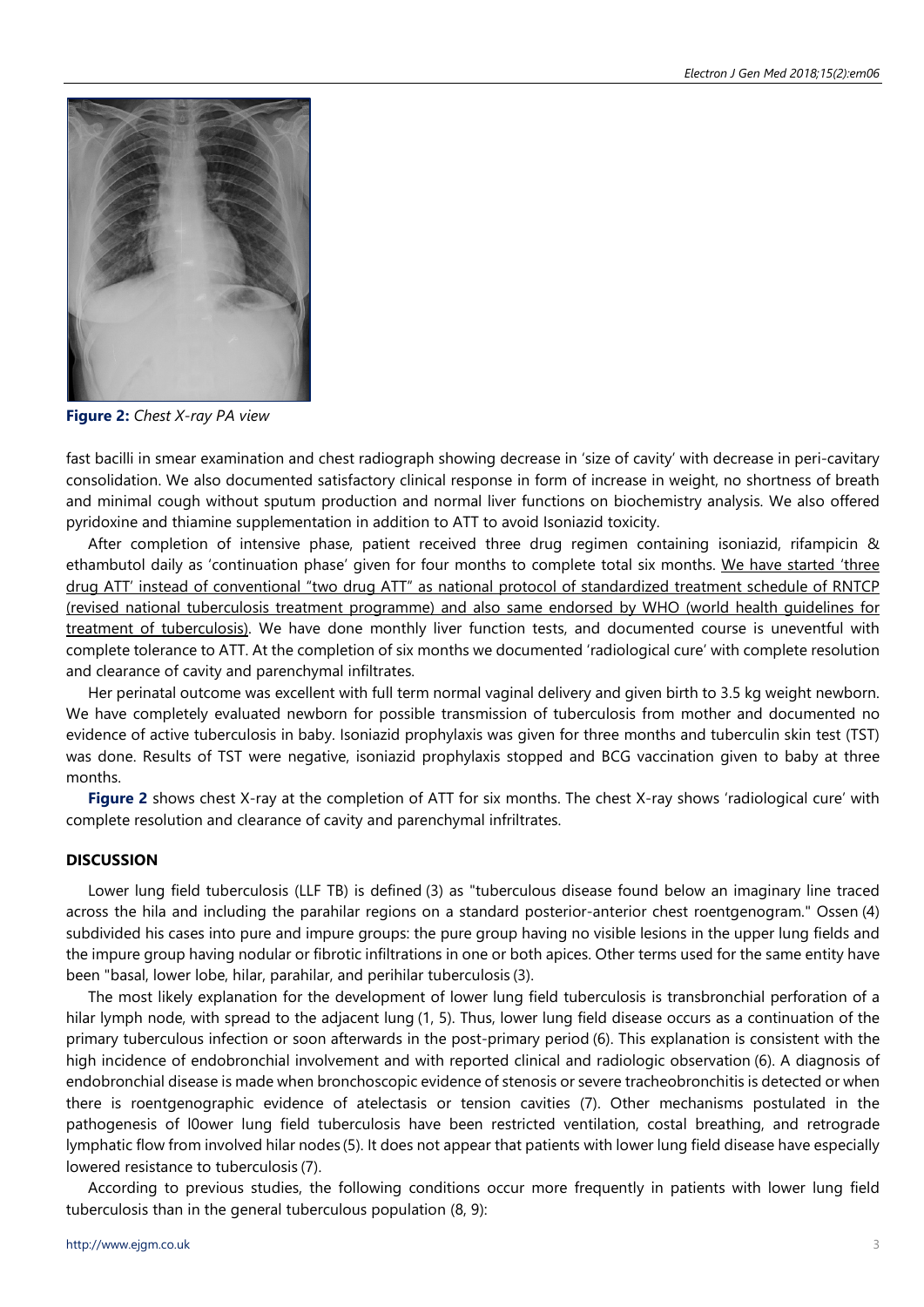- 1. Diabetes mellitus
- 2. Pregnancy
- 3. Advanced age
- 4. Malignancies and
- 5. Advanced liver and
- 6. Renal diseases.

Cases of TB are also classified according to the (10):

- 1. anatomical site of disease;
- 2. bacteriological results (including drug resistance);
- 3. history of previous treatment;
- 4. HIV status of the patient.

A case of pulmonary TB is considered to be smear-positive if one or more sputum smear specimens at the start of treatment are positive for AFB (provided that there is a functional EQA system with blind rechecking) (10).

Wherever feasible, the optimal dosing frequency for new patients with pulmonary TB is daily throughout the course of therapy. In countries with high levels of isoniazid resistance in new TB patients, should the continuation phase (containing isoniazid and rifampicin) be changed in the standard treatment of all new patients, in order to prevent the development of multidrug resistance (10).

TB treatment definition-(10)

Cure- A patient whose sputum smear or culture was positive at the beginning of the treatment but who was smearor culture-negative in the last month of treatment and on at least one previous occasion.

Health personnel can prevent some drug-induced side-effects, for example isoniazid-induced peripheral neuropathy. This usually presents as numbness or a tingling or burning sensation of the hands or feet and occurs more commonly in pregnant women and in people with the following conditions: HIV infection, alcohol dependency, malnutrition, diabetes, chronic liver disease, renal failure. These patients should receive preventive treatment with pyridoxine, 10 mg/day along with their anti-TB drugs (10).

Women of childbearing age should be asked about current or planned pregnancy before starting TB treatment. A pregnant woman should be advised that successful treatment of TB with the standard regimen is important for successful outcome of pregnancy. With the exception of streptomycin, the first line anti-TB drugs are safe for use in pregnancy: streptomycin is ototoxic to the fetus and should not be used during pregnancy (10).

A breastfeeding woman who has TB should receive a full course of TB treatment. Timely and properly applied chemotherapy is the best way to prevent transmission of tubercle bacilli to the baby. Mother and baby should stay together and the baby should continue to breastfeed. After active TB in the baby is ruled out, the baby should be given 6 months of isoniazid preventive therapy, followed by BCG vaccination (11).

Pyridoxine supplementation is recommended for all pregnant or breastfeeding women taking isoniazid (10).

# **CONCLUSION**

LLF TB is usually underdiagnosed due to diverse clinical and radiological presentation. LLF TB is missed routinely due to less diagnostic yield of conventional diagnostic modalities, and these modalities used routinely and universally.

Daily regimen containing four anti-tuberculosis drugs should be used to have excellent treatment outcome at the end of six months. All exposed newborns should receive INH preventive strategy to avoid dreadful complications of tuberculosis in these patients.

# **REFERENCES**

- 1. WHO, Tuberculosis, WHO, 2015,<http://www.who.int/mediacentre/factsheets/fs104/en/>
- 2. Greenberg SD, Frager D, Suster B, et al. Active pulmonary tuberculosis in patients with AIDS: Spectrum of radiographic findings (including a normal appearance). Radiology. 1994;193:115-9. <https://doi.org/10.1148/radiology.193.1.7916467>
- 3. Segarra F, Sherman DS, Rodriguez-Aguem J. Lower lung field tuberculosis. Am Rev Resp Dis. 1963;8737-40.
- 4. Ossen EZ. Tuberculosis of the lower lobe. N Engl J Med. 1844;230:693-8. <https://doi.org/10.1056/NEJM194406082302303>